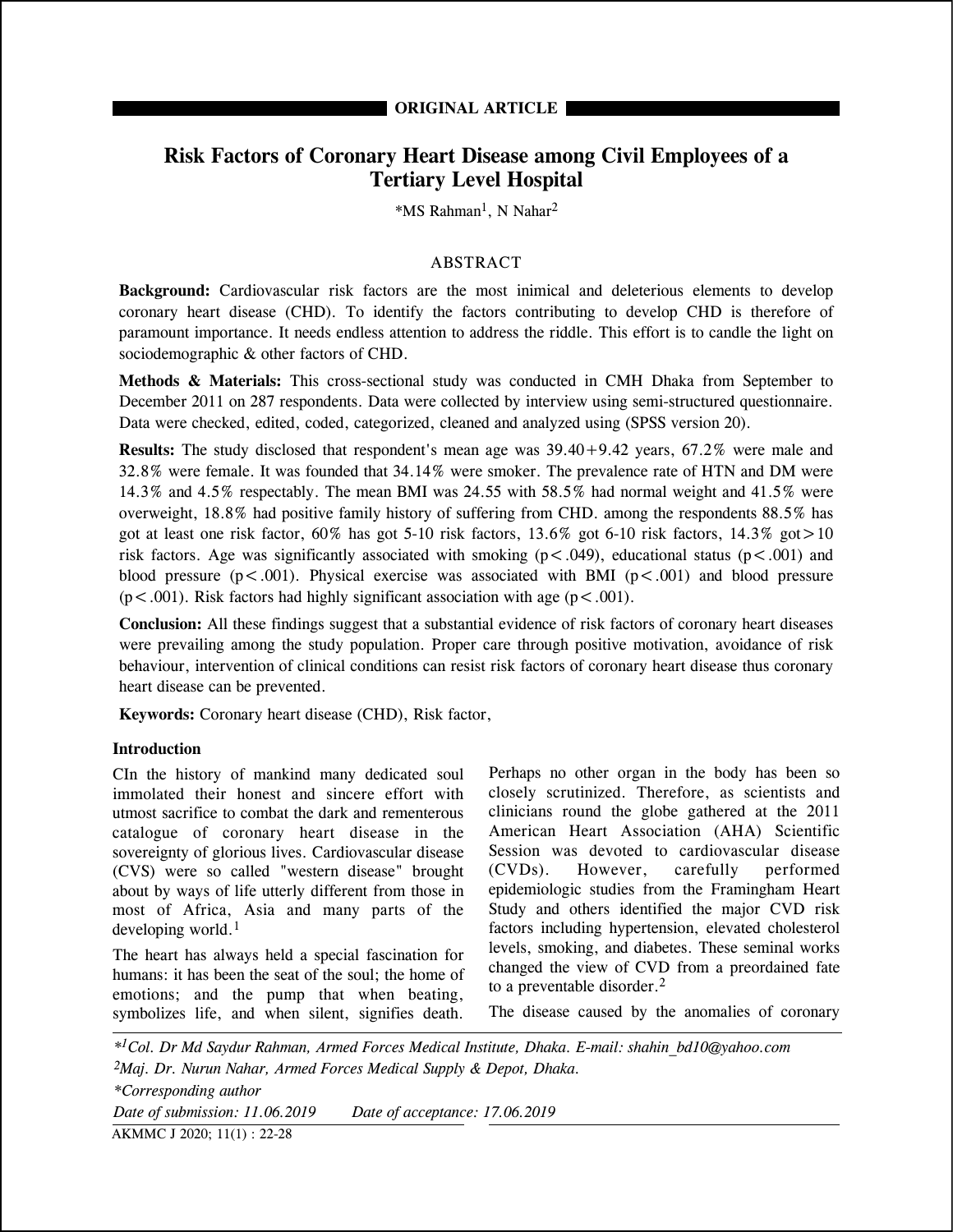system affecting the cardiovascular activities is termed as coronary heart disease. It is the cause of 25-30% of death of most industrialist countries. WHO has drawn attention to the fact that CHD is our modern epidemic. CHD itself may be manifested in many presentations like Angina pectoris on effort, Myocardial infarction, Irregularities of heart beat, Cardiac failure and Sudden death.<sup>3</sup>

A risk factor is a characteristic feature of an individual or population that is present in early life and is associated with increased risk of developing future disease. The risk factor of interest may be behavioral (e.g. smoking), inherited trait (e.g. Family history) or a laboratory measurement (e.g. cholesterol). For a risk to be considered causal, the marker of interest must predate the onset of the disease and must have biological plausibility.4

An epidemiological study on risk factors of coronary heart disease shows that most of the population-attributable risk is explained by eight factors: smoking, hypertension, diabetes mellitus, abnormal lipid, abdominal obesity, psychological factors, consumption of too few fruit and vegetable, too much alcohol and lack of physical activity. Smoking remains the number one preventable cause of coronary heart disease worldwide.5

Several study revealed that total cholesterol (TC), triglyceride (TG), low density lipoprotein cholesterol (LDL) were directly associated with coronary heart disease (CHD) and high density lipoprotein cholesterol(HDL) inversely proportional to coronary heart disease. Fatty diet, obesity, physical inactivity was positively related to TC, TG, LDL cholesterol. Exercise and plant base diet was positively associated with HDL.6

In 1996 American college of sports medicine and the center for disease control (CDC) recommended 30 minute or more of the moderate intensity physical activity on most, preferably all days of the week, that the same year, the US preventive service task force recommended the health care providers counsel all patients on the importance of incorporating physical activity into their daily routine.7

World health organization report revealed that 12.5% of all non-communicable disease deaths were due to cardiovascular causes in Bangladesh in 2002 but within ten years the death toll increased to a level that is more than double (27%) in 2011. As Bangladesh is steadily changing from agro-based socio-economic structure towards industry based settings, coronary heart disease is also getting a prominence.8

Silence is dark; dark means fear, breaking the silence now time has come to focus deeply to the catastrophe of coronary heart disease. In this study, efforts have been made to identify the attributing risk factors of coronary heart disease.

### **Objectives**

### *1.7.1 General Objective*

To find out the risk factors of Coronary heart disease among the Civil Employees serving in Combined Military Hospital Dhaka.

### *1.7.2 Specific objectives*

- a. To find out socio demographic characteristics among the civil employees serving in CMH Dhaka.
- b. To find out behavioral risk factors of coronary heart disease (smoking, exercise) among the civil employees serving in CMH Dhaka.
- c. To find out the morbidity status and number of risk factors related to CHD among the respondents.
- d. To delineate the relationship of age with smoking habit, educational status and blood pressure the respondents
- e. To determine the association of physical exercise with BMI and blood pressure among the respondents.

# **Methods and Materials**

This was a cross-sectional study carried out at CMH Dhaka between September to December 2011. The study population were all the entitled mothers and their newborn babies who reported to CMH Dhaka for delivery. A total of 287 babies and their mothers were selected conveniently for the study. Data were collected in collaboration with the Gynecologists and Obstetricians of the hospital through face to face interview of mothers by using semi structured questionnaire during the month of November 2011. Weights of the babies were taken within 1 hour of birth. Data were analyzed according to the key variables by using SPSS version 16.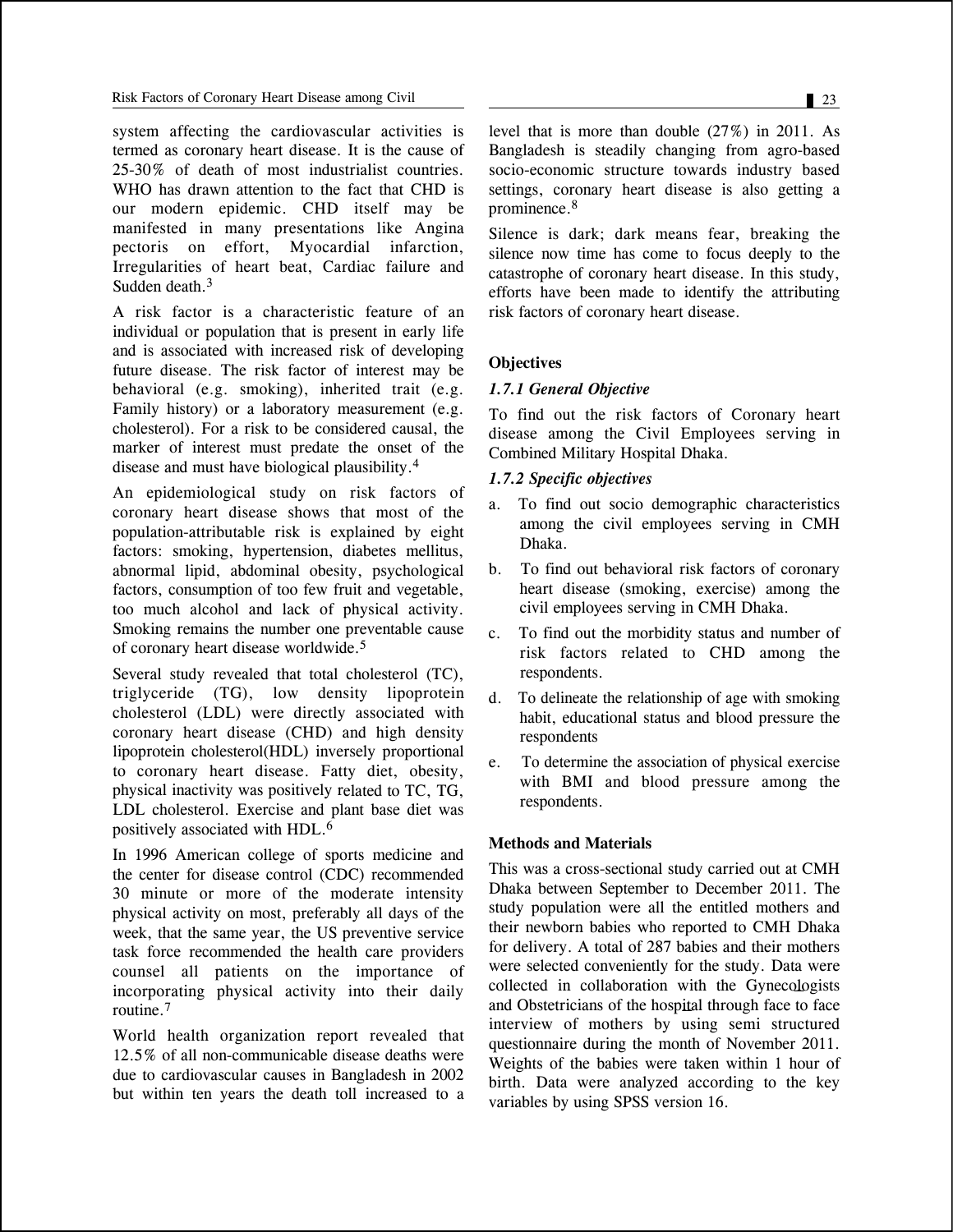#### **Results**

|  |  |  |  |  |  |  | <b>Table I:</b> Distribution of respondents by Age $(n = 287)$ |  |  |  |  |  |  |  |
|--|--|--|--|--|--|--|----------------------------------------------------------------|--|--|--|--|--|--|--|
|--|--|--|--|--|--|--|----------------------------------------------------------------|--|--|--|--|--|--|--|

| Age in years $\mathbb I$     | <b>Frequency</b> I | Percent |
|------------------------------|--------------------|---------|
| Up to 30 years $\mathbb I$   | 74 N               | 25.8    |
| 31 to 40 years $\mathbb I$   | 87 N               | 30.3    |
| 41 to 50 years $\mathbb{I}$  | 90 <sub>II</sub>   | 31.4    |
| 50 years & above $\mathbb I$ | 36 <sub>II</sub>   | 12.5    |
| Total I                      | $287$ $\Box$       | 100.0   |

The distribution by age shows that out of 287 respondents the mean age of the respondent was 39.40 years with standard deviation of 9.42. Majority (31.40%) of the respondents were in the age group 41-50 years, next higher group was 31-40 years (30.30%). (Table 2.1). Mean + SD = 39.40 + 9.42 years (Range 23-59 years).

**Table- II:** Distribution of respondents by Sex  $(n = 287)$ 

| $Sex$ $\Box$      | <b>Frequency I</b> Percent |       |
|-------------------|----------------------------|-------|
| Male <sub>I</sub> | 193 <sub>II</sub>          | 67.2  |
| Female I          | $94$ $\P$                  | 32.8  |
| Total D           | $287$ $\Box$               | 100.0 |

Among the respondents 67.20% were male and 32.8% were female (Table 2.2) corresponds with the distribution pattern in combined military hospital Dhaka.



**Fig I:** Distribution of respondents by Smoking Quantity ( $n = 287$ )

It was evident from the study that among the smokers 20.6% were smoking 1-9 stick per day, 11.8% were 10-19 stick per day and 1.45% were smoking 20 or more stick per day.

**Table IV:** Distribution of respondent by morbidity status (n =  $287$ )

| Name of disease 1          | <b>Frequency</b> $\mathbb{I}$ | Percent |
|----------------------------|-------------------------------|---------|
| No disease I               | 227n                          | 79.1    |
| Hypertension D             | 41 N                          | 14.3    |
| Diabetes <sub>I</sub>      | 13 <sub>II</sub>              | 4.5     |
| Hypertension & diabetes II | 6 II                          | 2.1     |
| Total <sub>[1]</sub>       | 287n                          | 100.0   |

About history of chronic diseases, 14.3% had Hypertension, 4.5% had DM and 2.1% had both DM & HTN.

**Table V:** Distribution of respondent by risk factors  $(n = 287)$ 

| Number of risk factors <b>I</b>    | <b>Frequency D</b> Percent |       |
|------------------------------------|----------------------------|-------|
| $1 - 5$ risk factors $\mathbb{I}$  | $207$ n                    | 72.2  |
| $6 - 10$ risk factors $\mathbb{I}$ | 49 п                       | 13.5  |
| $>10$ risk factors $\mathbb{I}$    | $08$ n                     | 02.8  |
| No risk factors II                 | 33 <sub>II</sub>           | 11.5  |
| Total II                           | $287$ $\Box$               | 100.0 |
|                                    |                            |       |

Among the respondents 72.2% had 1-5 risk factor of coronary heart disease, 11.50% were free from those risk factors.

**Table VI:** Association between age and smoking habit  $(n=287)$ 

| Age in years I                       | Smoker 1      | <b>Non-smoker</b> []  | Total |  |  |  |
|--------------------------------------|---------------|-----------------------|-------|--|--|--|
| Up to $\mathbb I$                    | 3022(22.4)    | $52(27.5)$ I          | 74    |  |  |  |
| $31-40$ D                            | $23(23.5)$ I  | $64(33.9)$ I          | 87    |  |  |  |
| $41 - 50$ D                          | $35(35.7)$ II | $55(29.1)$ I          | 90    |  |  |  |
| 50 and above $\mathbb I$             | 18( (18.4)    | 18(9.5)               | 36    |  |  |  |
| Total I                              | 98(100%)      | 189(100%) 0 287(100%) |       |  |  |  |
| $\gamma^2 = 7.86$ ; df = 3; P < .049 |               |                       |       |  |  |  |

Distribution shows that out of 98 (100%) smoker up to 30 years (22.4%) were smoker, 31-40 (23.5%), 41-50 (35.7%) and among 50 and above 18.4% were smokers. Chi-square test was done to see the association between smoking status and age group and significant association was observed ( $\chi^2$  = 7.86;  $df = 3$ ;  $p < .049$ ). Because people smoke a bit less in early or late age and professional smokers were in the middle age group.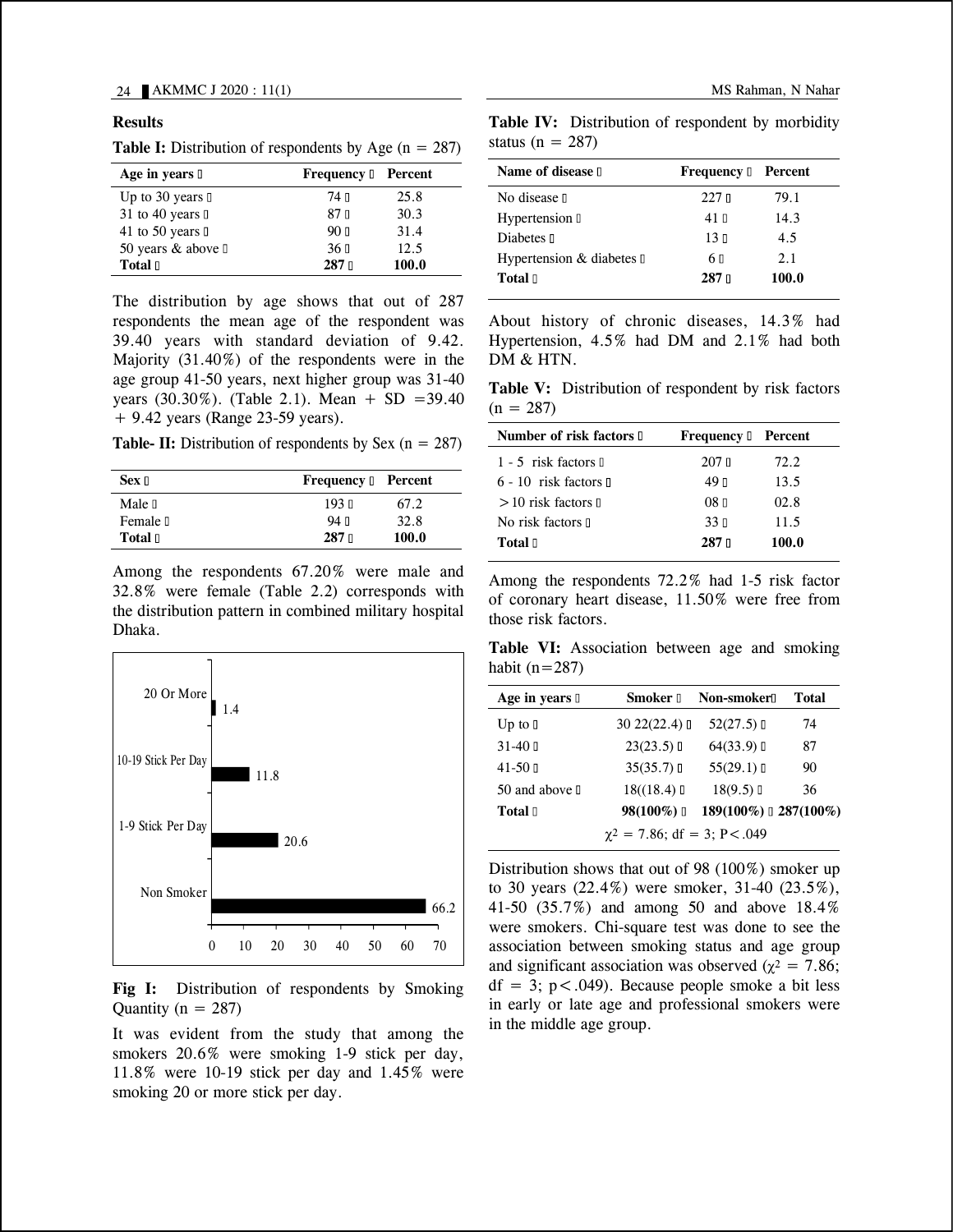**Table VII:** Association between age and educational status

| Age <sub>I</sub> |                                    |                                  | <b>Educational status</b>                                       |             |            |       |
|------------------|------------------------------------|----------------------------------|-----------------------------------------------------------------|-------------|------------|-------|
|                  | in years alliterate a              | Sign $\mathbb I$                 | Up to class $\Box$ Class $9\text{-}0$                           |             | Bevond     | Total |
| П                | 0                                  | П                                | Eight                                                           | <b>SSCI</b> | <b>SSC</b> |       |
|                  | Up to $30\,[2(10.0)]\,$ $1(3.0)$ [ |                                  | $30(23,3)$ $\Box$ $30(37.5)$ $\Box$ 11(44.0 $\Box$              |             |            | 74    |
| $31 - 401$       |                                    | $10(50.0)$ $\Box$ 2(6.10) $\Box$ | $36(27.9)$ $35(43.8)$ $4(16.00)$ $1$                            |             |            | 87    |
| $41 - 50$ D      |                                    |                                  | $4(20.00)$ $18(54.50)$ $153(41.10)$ $19(11.30)$ $16(24.00)$ $1$ |             |            | 90    |
| $>50$ D          |                                    |                                  | $4(20.0)$ $12(35.4)$ $10(7.8)$ $16(7.5)$ $14(16.00)$ 1          |             |            | 36    |
| Total D          |                                    |                                  | 20(100%) 033(100%) 0 129(100%) 0 80(100%) 0 25(100%) 0287(100%) |             |            |       |
|                  |                                    |                                  | $\chi^2 = 73.17$ ; df = 12; P < 0.001                           |             |            |       |

Distribution of the respondents by educational status in relation to age shows that out of 287 respondents 209 were among up to Class VIII to SSC level only 20 respondents were illiterate and another 25 had got educational qualification beyond SSC. And young aged people were more educated and older aged were less ( $\chi^2 = 73.17$ ; df = 12; p < .001.

**Table VIII:** Association between age of the respondents and blood pressure

| Age in Years $\mathbf{u}$ | <b>High Blood Pressure</b> II        | Total |                             |           |
|---------------------------|--------------------------------------|-------|-----------------------------|-----------|
|                           | <b>NO</b>                            | Π     | <b>Yes</b>                  |           |
| Up to $30 \square$        | $74(31.1\%)$ 0 0                     |       | $00(0\%)$ [                 | 74        |
| $31 - 401$                |                                      |       | $71(29\%)$ 0 $16(32.7\%)$ 0 | 87        |
| $41 - 50$ D               | $71(29.8\%)$ 0 $19(38.8\%)$ 0        |       |                             | 90        |
| 50 and above $\mathbb I$  | $22(9.2\%)$ 0 $14(28.6\%)$ 0         |       |                             | 36        |
| Total D                   | $238(100\%)$ I                       |       | $149(100\%)$                | 287(100%) |
|                           | $\chi^2 = 28.48$ ; df = 3; P < 0.001 |       |                             |           |

Distribution of the respondents by high blood pressure (both systolic and diastolic) level very high association in relation to age, Chi-squire test done and found significant ( $\chi^2$ =28.48; df =3; p < .01.

**Table IX:** Association between Physical exercise and BMI

| exercise D        | Types of physical <b>IBMI</b> Group of Respondent<br>Less than 25 025 and above | Total         |
|-------------------|---------------------------------------------------------------------------------|---------------|
| No exercise I     | $6(3.6\%)$ $\Box$ $6(5.0\%)$ $\Box$                                             | $12(4.2\%)$   |
| Mild <sub>I</sub> | $35(20.8\%)$ 0 $140(33.6\%)$ 0                                                  | $75(26.1\%)$  |
| Moderate II       | $104(61.9\%)$ $\Box$ 72(60.5%) $\Box$                                           | $176(61.3\%)$ |
| Heavy I           | $23(13.7\%)$ $\Box$ 1(.8%) $\Box$                                               | $24(8.4\%)$   |
| Total I           | $68(100.0\%)$ $\Box$ 19(100.0%) $\Box$ 287(100.0%)                              |               |
|                   | $\chi^2 = 18.41$ ; df = 3; P < 001                                              |               |

Distribution showed among those who did not do exercise 6 (3.6%) had normal BMI and rest 6 (5.0%) had high level. Among the mild exercise doer 35 (20.8%) had normal BMI and rest 40 (33.6%) had BMI level high. Among the heavy exercise group 23 (13.7%) had normal BMI and 1(.8%) had high BMI. Chi-squire test done and found significant ( $\chi^2 = 18.41$ ; df = 3; p < .001.

**Table X:** Association between Physical exercise and Blood Pressure

| Types of Physical Normal BP<br><b>Exercise</b> D | $(89.99-139.99)$ [                   | <b>High BPI</b><br>$(90-160)$ | Total |
|--------------------------------------------------|--------------------------------------|-------------------------------|-------|
| No exercise I                                    | $11(4.6\%)$ D                        | $1(2.3\%)$ $12(4.2\%)$        |       |
| Mild $\mathbb I$                                 | 54(22.7%)                            | $21(42.9\%)$ $175(26.1\%)$    |       |
| Moderate I                                       | $150(63.0\%)$                        | $26(53.1\%)$ 176(61.3%)       |       |
| Heavy II                                         | $23(9.7\%)$ [                        | $1(2.0\%)$ $1(2.0\%)$         |       |
| Total D                                          | 238(100.0%) 0 49(100.0%) 087(100.0%) |                               |       |
|                                                  | $\chi^2$ =10.54; df=3; p<.015        |                               |       |

Those who did not do any exercise amongst 11  $(4.7\%)$  had normal blood pressure and rest 1  $(2.3\%)$ had high. Those who did mild exercise 54 (22.7%) had normal blood pressure, 21 (42.9%) had high level. Among the moderate exercise group 150  $(63.0)$  had normal blood pressure and 26  $(53.1\%)$ had high level. Among the heavy exercise group 23 (9.7%) had normal blood pressure and rest 1 (2.0%) had high level. Chi-squire test done and found significant ( $\gamma^2 = 10.54$ ; df = 3; p < .015.

#### **Discussion**

From" womb to tomb" every sincere momentary effort of the heart keeps vitality alive. The topmost leading medical challenges of the twenty-first century are the cardiovascular disease. A WHO expert committee report (1982) states that CVDs were one of the leading cause of death in industrial countries and also appearing as a public health problem in developing countries like India, Sirilanka and Bangladesh.<sup>1</sup>

This is a descriptive type of cross sectional study. A total of 287 respondents were selected randomly, out of 588 civil employees in combined military hospital Dhaka. The principal focus of the study was to determine the selected risk factors in terms of un-modifiable and behavioral risk factors, chronicity of disease, and risk factors of coronary heart disease, such as age, sex, educational status, physical activity, obesity, suffering from chronic disease, family history of heart disease. This study may act as a platform upon which future investigations may give a look on risk factors of coronary heart disease in army community and in a broader prospect to Bangladeshi people.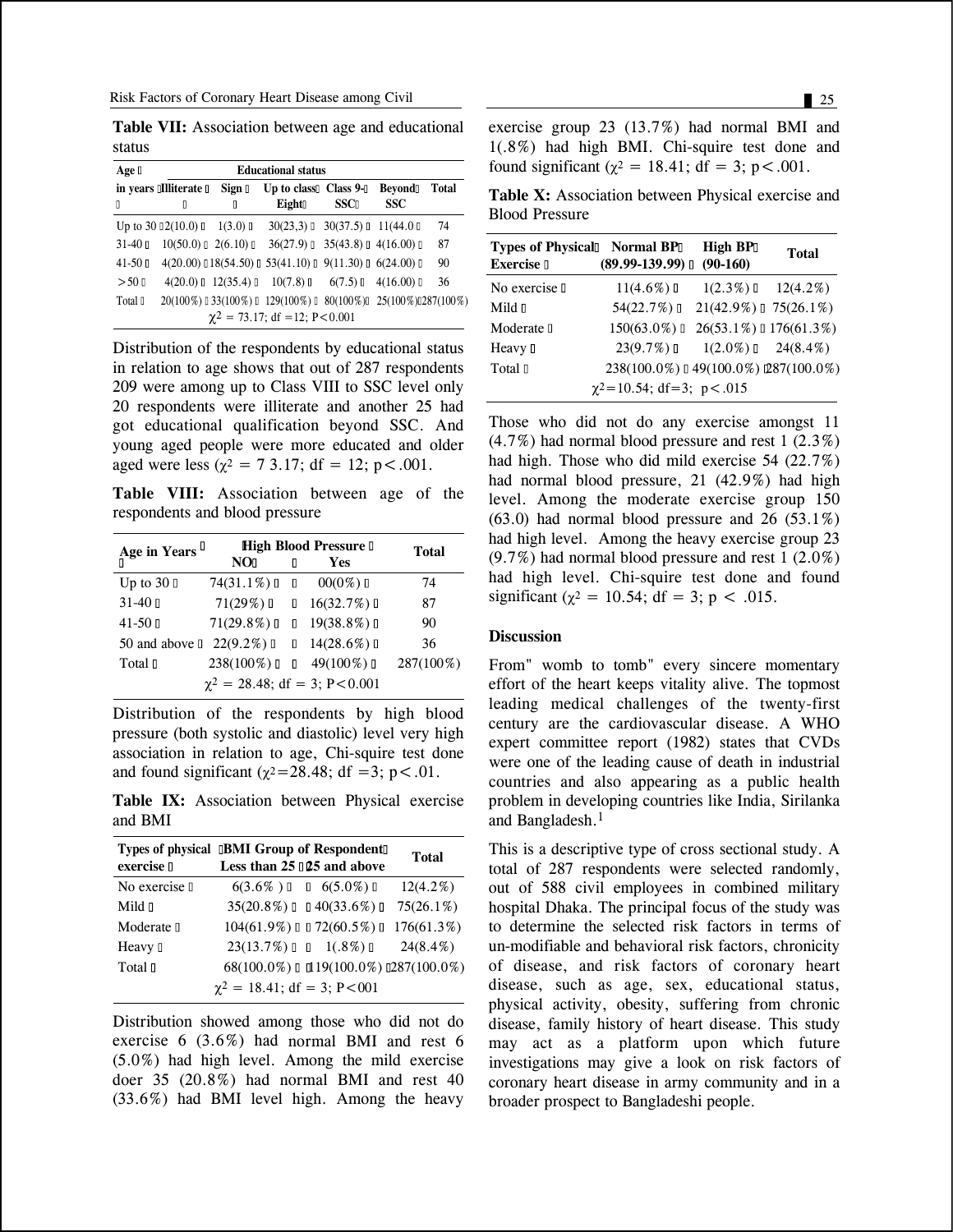In the present study the mean age of the respondent was 39.40 years with standard deviation of 9.42. Majority (31.40%) of the respondents were in the age group 41-50 years, next higher group was 31-40 years (30.30%).(Table: 2.1). (Range 23-59 years). This study finding was almost similar to the study findings observed by Zaman et al, where the mean age of the respondents was 38.1 years.9 In the present study 56 % of the respondents were in the age of 40 years or less and rest were above that limit. According to BBS findings 2010, about 37.1% of population was within this group, which differs from present study finding.<sup>10</sup>

This study found 67 % of the respondents were male and 33% were female, the male female ratio is 2.03:1 which commensurate with the strength of combined military hospital Dhaka.

55% of the respondents were minimally educated (Junior School Certificate) and rest were authoritatively educated. Educational status of 93% respondents was up to Class-IV rest was in upper Classes. It did not accord with the preliminary report of population census 2011, where literacy rate were shown about 57%. In this study literacy rate was high because education is a pre-requisite for government service.

Smoking remains the number one preventable cause of coronary heart disease worldwide.5 Smoking habit was predominately positive amongst the male respondents, among the respondents about 34% were smoker and rest 66 % were non-smoker. 20.6% were smoking for at least 10 years or more, rest had duration less than 10 years.  $(p < .001)$ . The study findings were not consistent with the study findings observed by Patwary MSR *et al*. where he had found prevalence 73.33%11, Ahmed *et al.* Who had found prevalence of 79%.12 Shahidullah et al had found prevalence 69.7%, the study place was Gazipur13, Zaman *et al.* found 65% smoker.9

Hypertension and diabetes mellitus are two recognized risk factors of coronary heart disease. The researcher could not record the diurnal variation of the blood pressure of the respondents. As on time blood pressure measurement was taken. It was revealed from the study that about 14.3% respondents were suffering from hypertension. (Blood pressure  $\geq$  140/90 mm of Hg), among the respondents 74.9% had normal systolic blood pressure, 25.1% had high systolic blood pressure.

68.6% had normal diastolic blood pressure and rest 25.1% had high diastolic blood pressure. This study finding was similar to the study findings of Jaman *et al.*14. Malik et al who had found 58.9% respondents were hypertensive15, Ullah *et al*, who studied on hypertension among adult Bangladeshi had found prevalence rate of  $20\%$ <sup>16</sup>.

From the above discussion, hypertension as a risk factor of coronary heart disease is evident. So, adequate screening, diagnostic and clinical measure should be taken to inhume the inimical and insalubrious effect of high blood pressure.

The mean body mass index of this study population was  $24.48 \text{ kg/m}^2$ , in the present study  $41\%$  of the respondents were overweight or obese, which was higher than the findings observed by Rahman MM, who had found mean body mass index 22.97.<sup>10</sup> Moulopoulos *et al* had found 23.2% respondents were over wt or obese17, Rahman *et al.*18.

Physical activity is an exceptionally common modifiable risk factor of coronary heart disease.<sup>60</sup> It was evident from the present study that only 8.4% respondents did heavy physical exercise, 61.3% undergo moderate physical exercise and 26.10% mild or routine obligatory physical exercise. The association between physical exercise and systolic BP ( $p < .01$ ), diastolic BP ( $p < .01$ ), BMI ( $p < .001$ ), FPG  $(p < .001)$  and both systolic and diastolic BP  $(<.001)$  were found statistically significant.

These study findings corresponds with the study findings of Rahman *et al*, where he had found mild, moderate and heavy exercise were highly significant with developing coronary heart disease<sup>19</sup>, also accorded by Jabeen S<sup>20</sup>, moreover Paffenbarger et al supports the above study findings where he has concluded that exercise inversely related with CHD, increase lifestyle and cardiovascular health<sup>21</sup>, mimicking the study findings of Pate *et al.*<sup>22</sup>

Present study depicted that 88.5% had at least 1 risk factor of coronary heart disease, 11.50% were free from those risk factors. After grouping the risk factors it was evident that 60.6% had 1-5 risk factors, 13.3% had 6-10 risk factors and 14.3% had more than 10 risk factors. The present study finding is a bit higher than the study findings of Diez-Roax AV et al. where 80% of the respondents had at list 1 risk factor, 9% men and 19% women had more than  $3$  risk factors<sup>23</sup>. In another study the prevalence of risk factors were a bit lower.24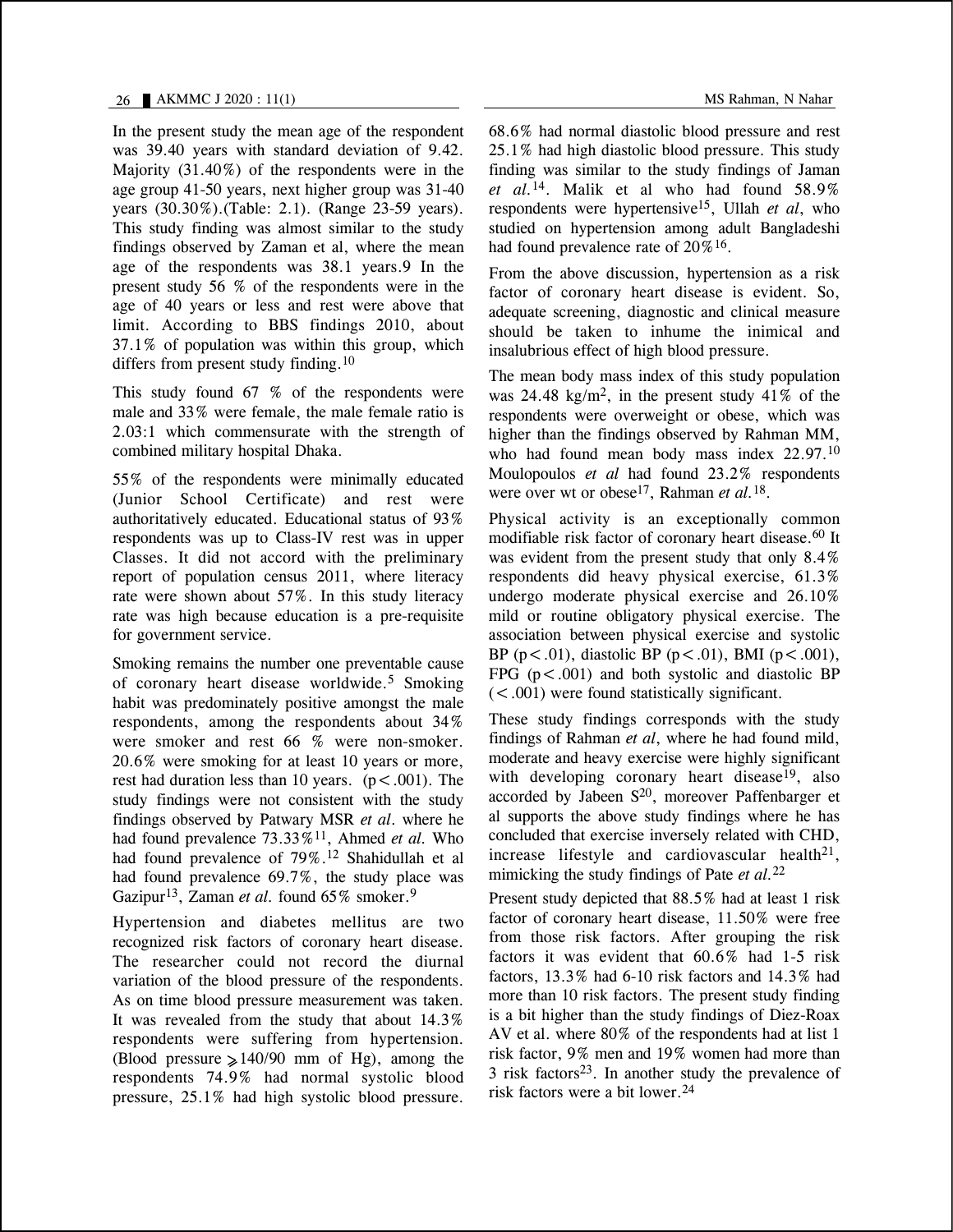The individual who are already within the risk group of coronary heart disease, steps like cessation of smoking, control of blood pressure and diabetes mellitus, body weight reduction, regular physical exercise, dietary control, anti-platelet drugs and beta blockers can be taken to halt further progression of risk factors into CHDs.

### **Conclusion**

The major aim of the study was to find out the pattern of selected risk factors of coronary heart disease. The inquest has discovered inimical and insalubrious factors which were smoking, hypertension, diabetes mellitus, obesity, less physical activity. Pumping heart symbolize life alike sailing boat which never stops like age. With the advancement of age suffering from chronic disease, blood pressure, obesity and bio-chemical parameters were identified as contributing risk factors. Habit is the servitude of intuition. Smoking, physical inactivity, showed significant influence on developing coronary heart disease. To revivify life, reverse has been proved to inseminate the light of hope. Education is indispensable to tie the noose of odds. Educational status has shown significant association with blood pressure.

# **Recommendations**

On the basis of the result of the study, the following are the recommendations to halt developing risk factors of CHD and say no to CHD those who are already with the risk factors:

- Increasing community awareness about the possible risk factors responsible for development and consequences of coronary heart disease addressing harmful effect of smoking, obesity, sedentary lifestyle and positive family history.
- Steps can be taken to devise and implement strategy of primary preventive measures like no smoking, healthy diet, doing physical exercise,
- Identification of high risk group by means of screening blood pressure, blood sugar thereby providing necessary advice as regards the development of coronary heart disease, all concern should avail the existing health facilities.
- Who are already within the risk group of coronary heart disease, steps like cessation of smoking, control of blood pressure and diabetes mellitus, body weight reduction, regular physical exercise, and beta blocker drugs can be taken to halt further progression of risk factors into CHDs.
- Large sample size is required to have more precision of the results of the present study. It is, therefore, recommended that a multicentered study should be undertaken for getting the external validity and wider reliability of the findings.

### **Conflict of Interest** - None

### **References**

- 1. The World Health Report. Neglected Global Epidemic: three growing threat, shaping the future. World health Organization, Geneva, 2003; 85-99.
- 2. Cardiology in 2011-Amazing Opportunities, Huge Challenges by Eric D. Peterson, J. Michael Gaziano.
- 3. WHO Technical report series 841. Cardiovascular disease risk factors: New areas for research. World Health Organization, Geneva, 1994; 1-45.
- 4. Park K. Park's textbook of preventive and social medicine 16th edition, Jabalpur India, M/s Banarsidas Bhanot, 2000; 271-272.
- 5. Bashore TM, Ganger CB. Heart. In: Tierney LM, McPhee SJ, Papadakis MA, editors. Current medical diagnosis & treatment. 45th ed, New Work: McGraw-Hill; 2005. P.339.
- 6. Ness AR, Smith GD. Epidemiology of ischemic heart disease, In : Narrel DA, Cox TM, Fifth JD, Oxford text book of medicine 4<sup>th</sup> edition, New Work, Oxford University press,2003; 909-910.
- 7. Ridker PM, Genes J, Libby P. Risk factors for atherosclerotic heart disease. In: Braunwald E, Zipes DP, Libby P. Heart disease-A textbook of cardiovascular medicine, 6th edition, Philadelphia, USA, W.B. Saunders Company, 2001; 1010-1031.